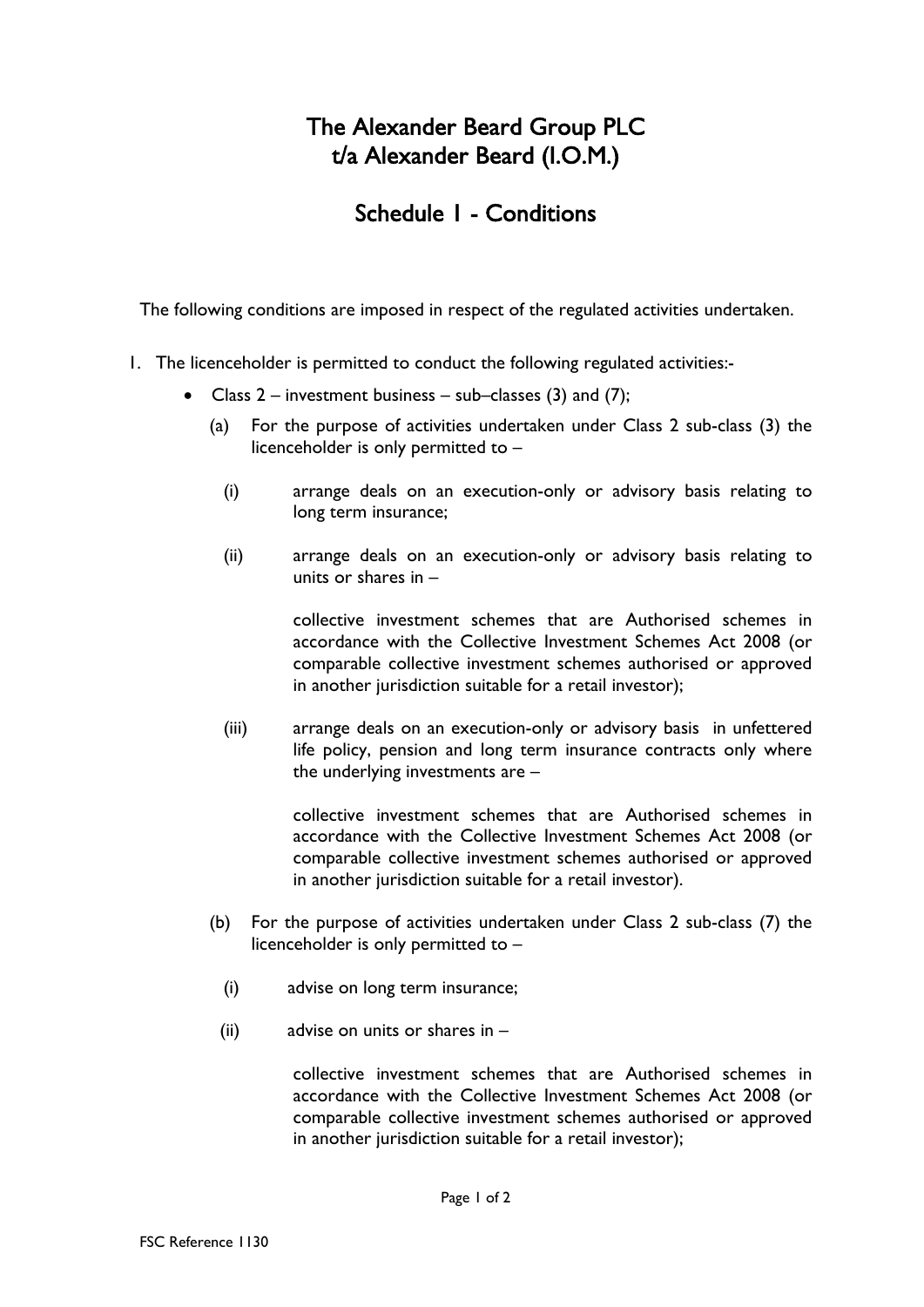# The Alexander Beard Group PLC t/a Alexander Beard (I.O.M.)

# Schedule 1 - Conditions

(iii) advise on unfettered life policy, pension and long term insurance contracts only where the underlying investments are –

> collective investment schemes that are Authorised schemes in accordance with the Collective Investment Schemes Act 2008 (or comparable collective investment schemes authorised or approved in another jurisdiction suitable for a retail investor).

- 2. The licenceholder is not permitted to hold client money or client assets.
- 3. The licenceholder shall comply with the rules laid down by the UK Financial Services Authority in respect of financial resources, financial returns, financial records and audit.

\_\_\_\_\_\_\_\_\_\_\_\_\_\_\_\_\_\_\_\_\_ Chief Executive

7<sup>th</sup> January 2010

\_\_\_\_\_\_\_\_\_\_\_\_\_\_\_\_\_\_\_\_\_